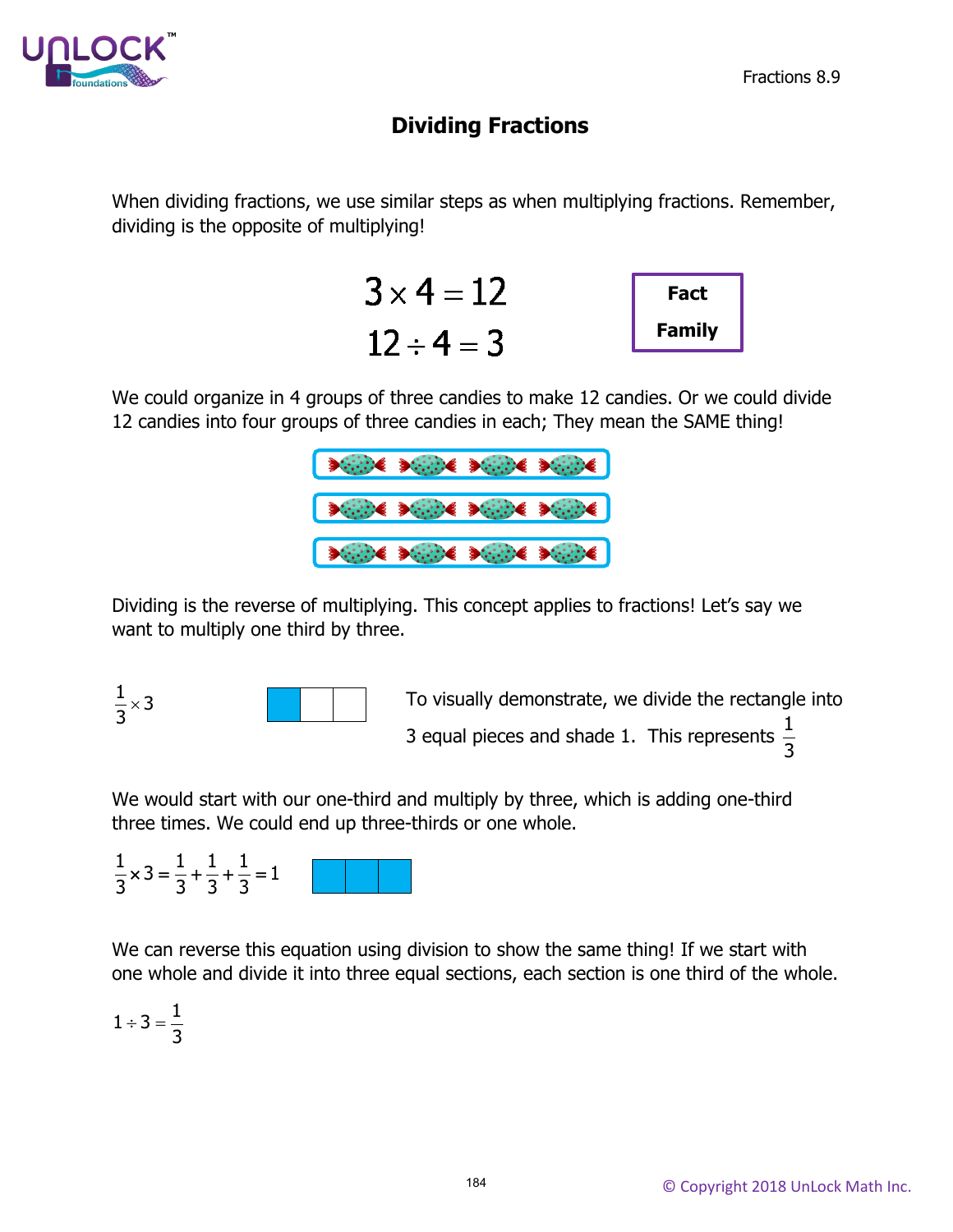

Did you notice that one divided by three is the same as onethird? This is true for all fractions! The fraction symbol can be interpreted as division

$$
1\div 3=\frac{1}{3}
$$

## **Example 1:**

Complete the fact family of the expression:  $\frac{2}{3} \times 3$ 3  $\times$  3 using division.

First we need to complete the first equation for the fact family.

Change the whole number (3) to a fraction:

 $\frac{2}{2} \times 3 = \frac{2}{2} \times \frac{3}{1}$ 3 31  $\times$  3 =  $\frac{2}{3} \times$ 

Multiply to find our equation:

$$
\frac{2}{3} \times \frac{3}{1} = \frac{6}{3}
$$

Simplify the fraction:

$$
\frac{6}{3}=\frac{2}{1}=2
$$

So we can say:

$$
2 \div 3 = \frac{2}{3}
$$

$$
\frac{2}{3} \times 3 = 2
$$

This is our fact family.